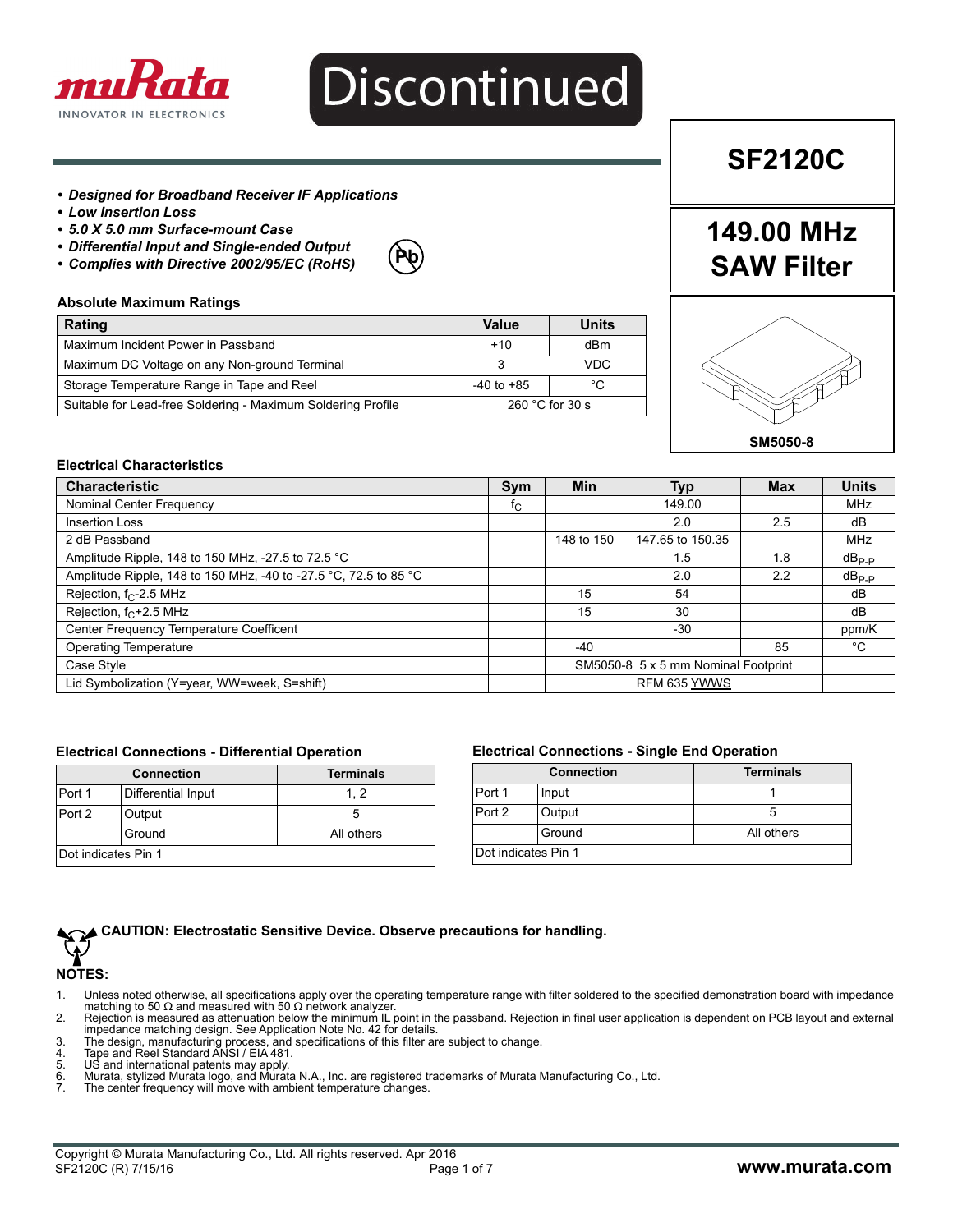**2 dB BW**



**3 dB BW**

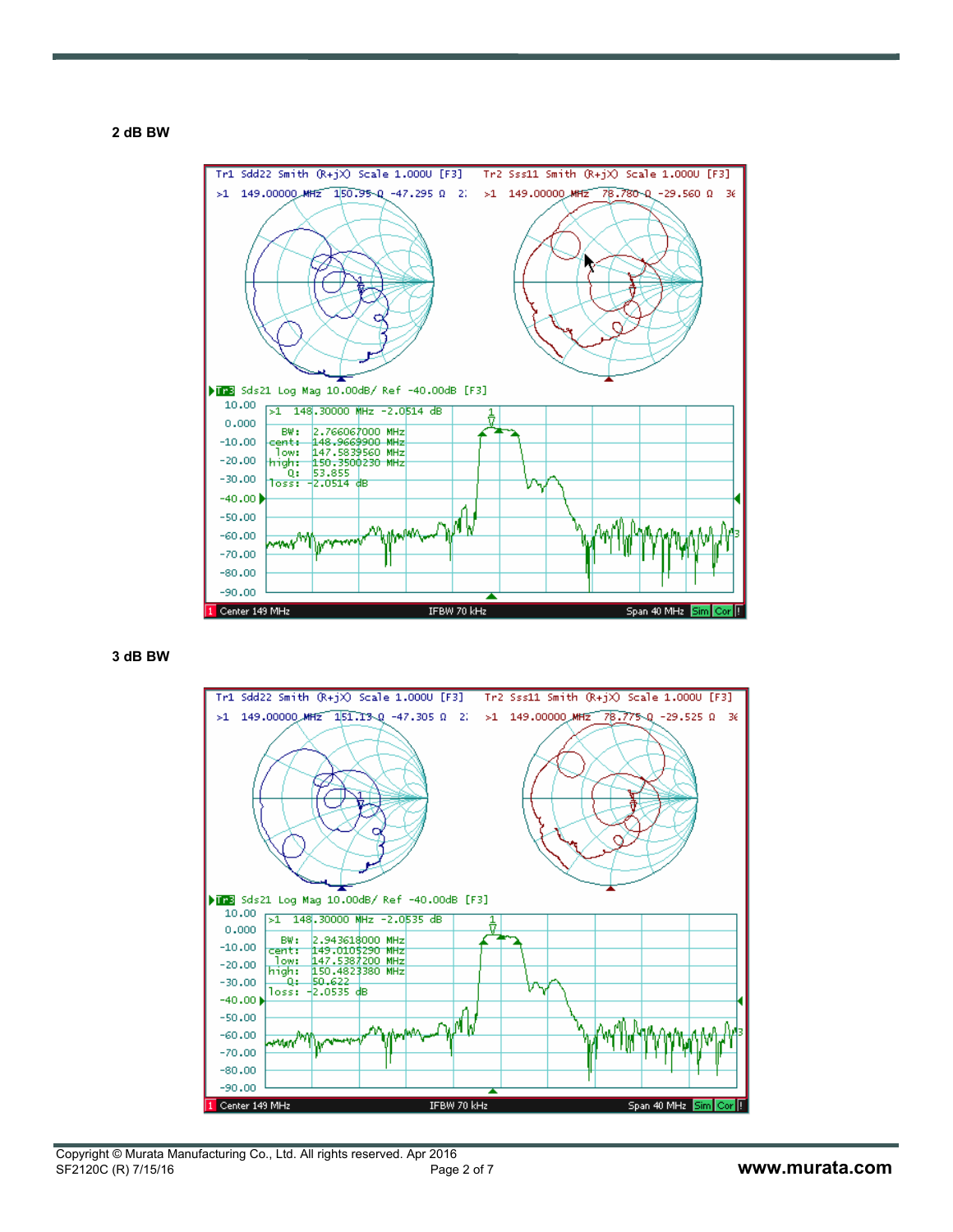

**Electrical Connections**

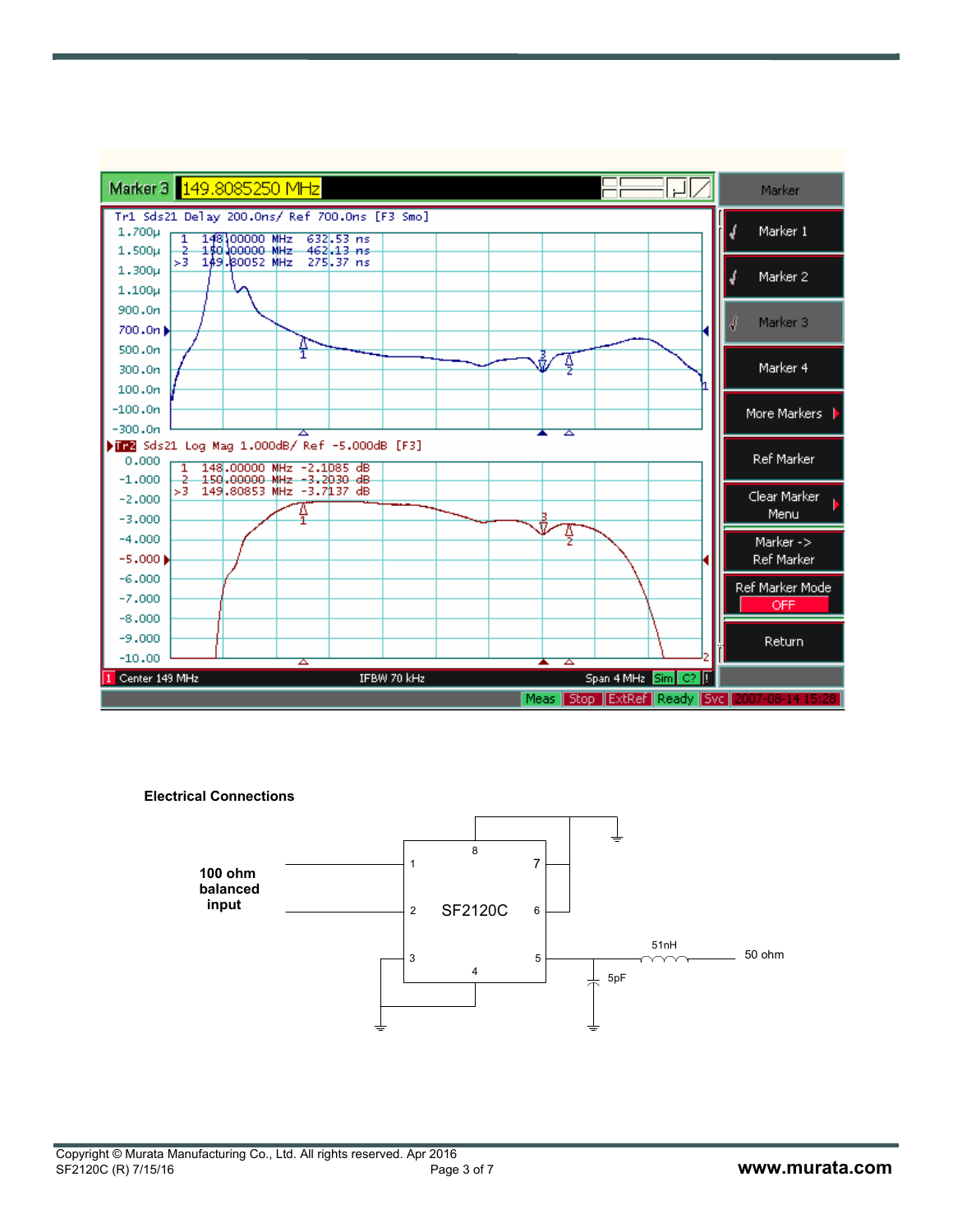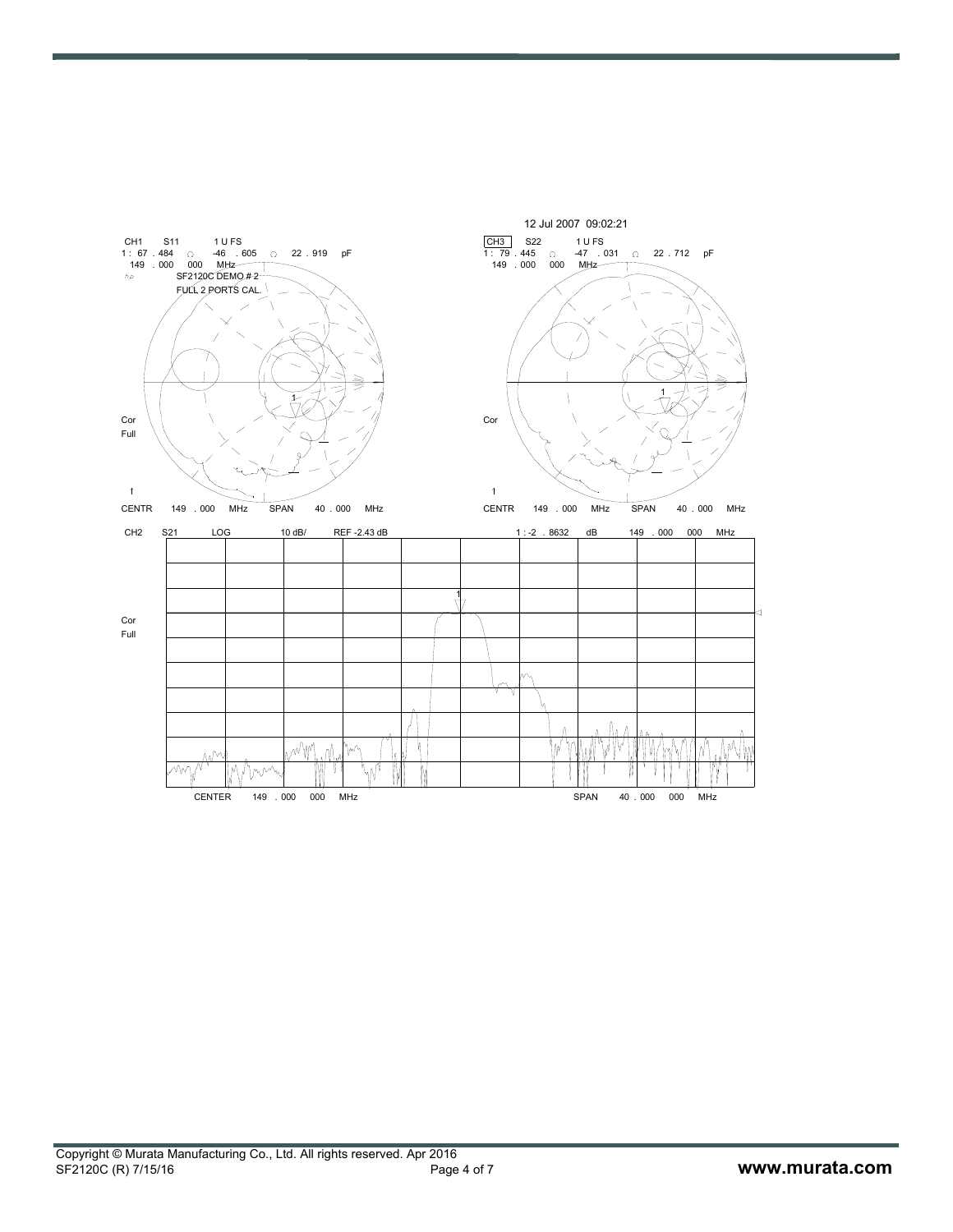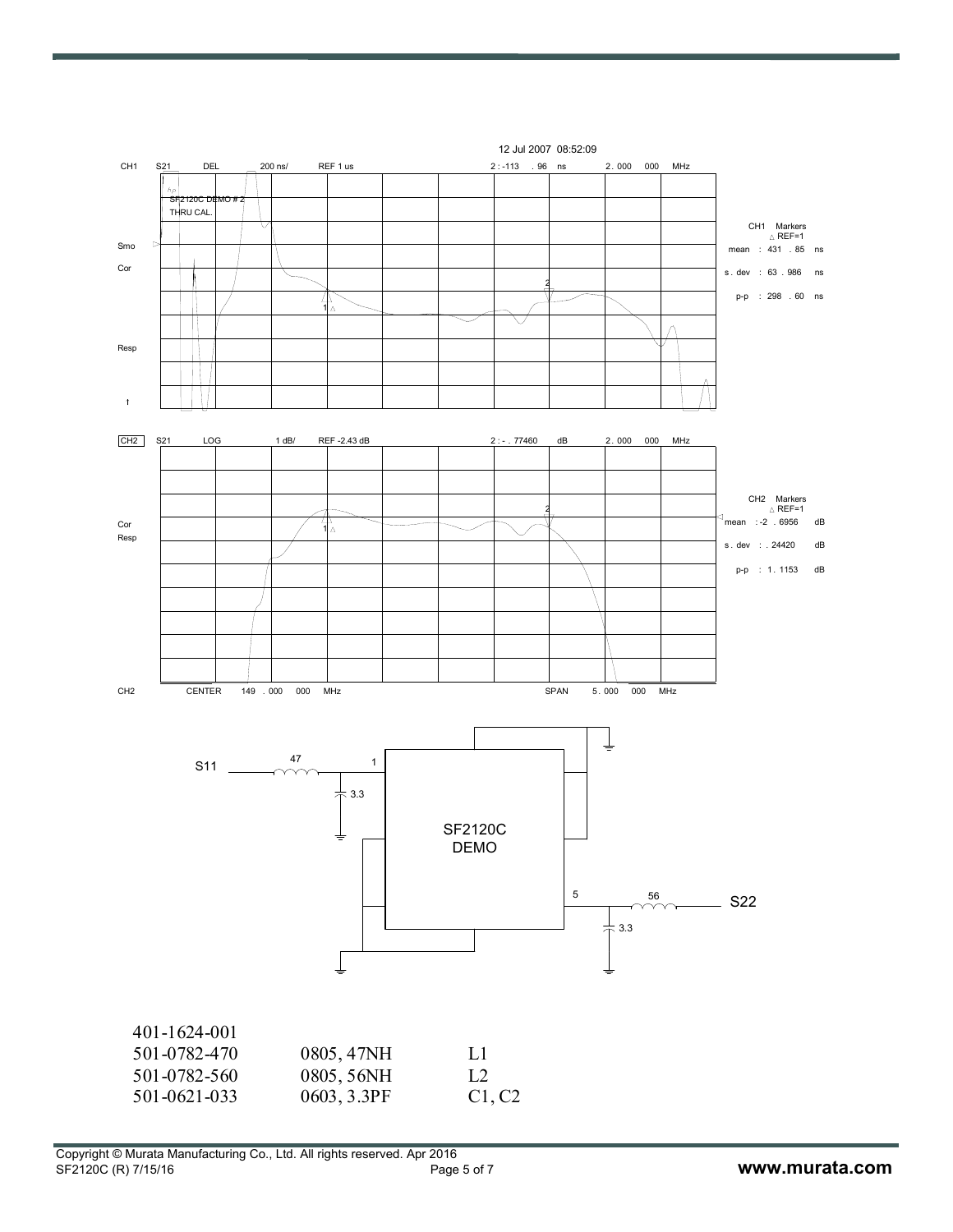# **SM5050-8 Surface-Mount 8-Terminal Ceramic Case 5.0 X 5.0 mm Nominal Footprint**

# **Case Dimensions**





**PCB Footprint**

| <b>Dimension</b> |      | mm         |            |       | <b>Inches</b> |            |
|------------------|------|------------|------------|-------|---------------|------------|
|                  | Min  | <b>Nom</b> | <b>Max</b> | Min   | <b>Nom</b>    | <b>Max</b> |
| A                | 4.80 | 5.00       | 5.20       | 0.189 | 0.197         | 0.205      |
| в                | 4.80 | 5.00       | 5.20       | 0.189 | 0.197         | 0.205      |
| C                | 1.30 | 1.50       | 1.70       | 0.050 | 0.060         | 0.067      |
| D                | 1.98 | 2.08       | 2.18       | 0.078 | 0.082         | 0.086      |
| E                | 1.07 | 1.17       | 1.27       | 0.042 | 0.046         | 0.050      |
| F                | 0.50 | 0.64       | 0.70       | 0.020 | 0.025         | 0.028      |
| G                | 2.39 | 2.54       | 2.69       | 0.094 | 0.100         | 0.106      |
| н                |      | 1.27       |            |       | 0.050         |            |
| ı                |      | 0.76       |            |       | 0.030         |            |
| J                |      | 1.55       |            |       | 0.061         |            |
| K                |      | 2.79       |            |       | 0.110         |            |
| L.               |      | 0.76       |            |       | 0.030         |            |
| M                |      | 2.36       |            |       | 0.093         |            |
| N                |      | 1.55       |            |       | 0.061         |            |
| O                |      | 2.79       |            |       | 0.110         |            |
| P                |      | 2.79       |            |       | 0.110         |            |
| Q                |      | 2.79       |            |       | 0.110         |            |

### **Case Materials**

| <b>Materials</b>      |                                                |  |  |
|-----------------------|------------------------------------------------|--|--|
| Solder Pad<br>Plating | 0.3 to 1.0 um Gold over 1.27 to 8.89 um Nickel |  |  |
| Lid Plating           | 2.0 to 3.0 $\mu$ m Nickel                      |  |  |
| Body                  | $Al_2O_3$ Ceramic                              |  |  |
| Ph Free               |                                                |  |  |

TOP VIEW BOTTOM VIEW

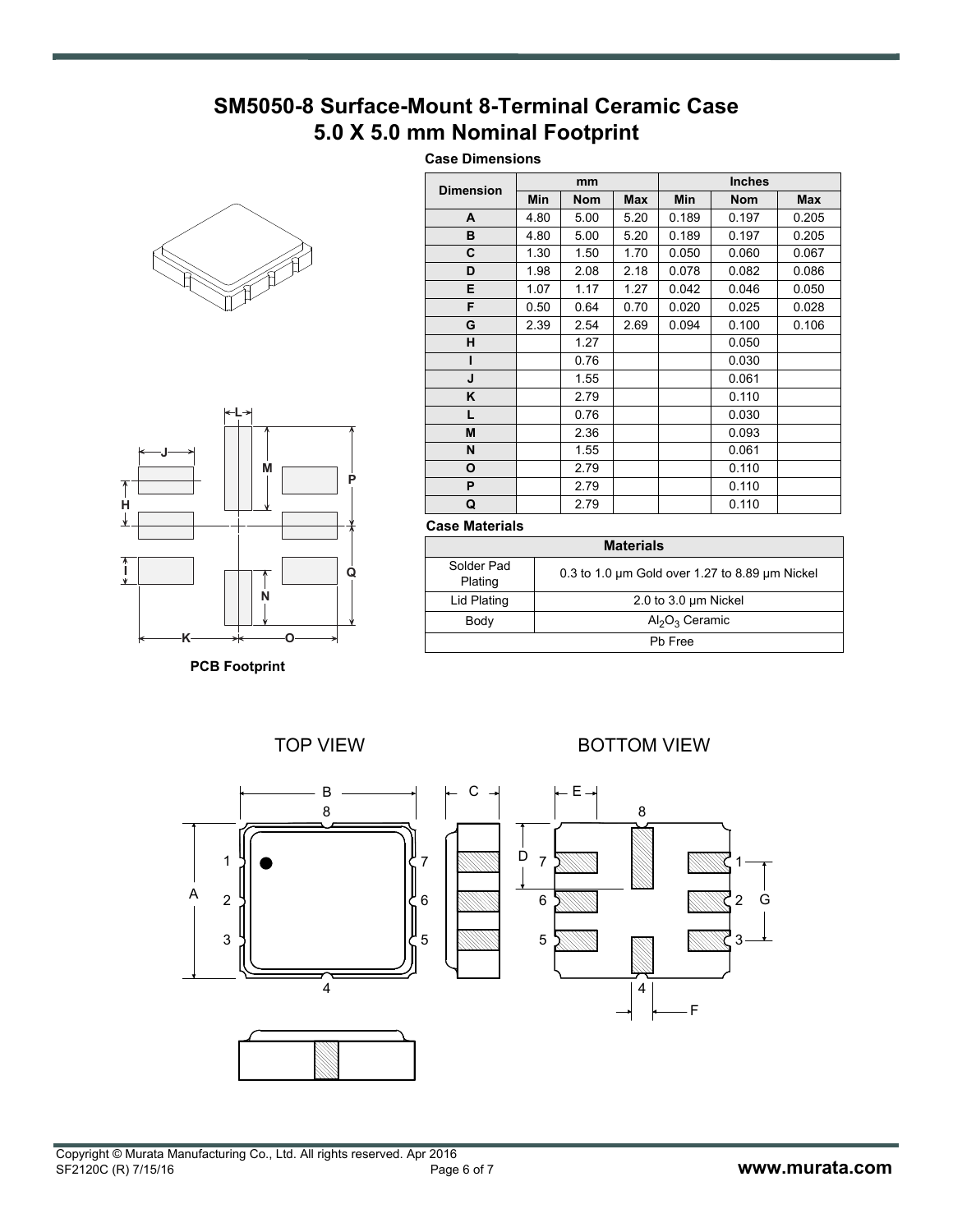# **Tape and Reel Specifications**



| "R"<br><b>Nominal Size</b> |             | <b>Quantity Per Reel</b> |
|----------------------------|-------------|--------------------------|
| <b>Inches</b>              | millimeters |                          |
|                            | 178         | 500                      |
| 13                         | 330         | 3000                     |

# **COMPONENT ORIENTATION and DIMENSIONS**

**20.2 2.0**

| <b>Carrier Tape Dimensions</b> |                  |  |  |
|--------------------------------|------------------|--|--|
| Ao                             | $5.3 \text{ mm}$ |  |  |
| Bo                             | $5.3 \text{ mm}$ |  |  |
| Κo                             | $2.0$ mm         |  |  |
| Pitch                          | 8.0 mm           |  |  |
| M                              | 12.0 mm          |  |  |